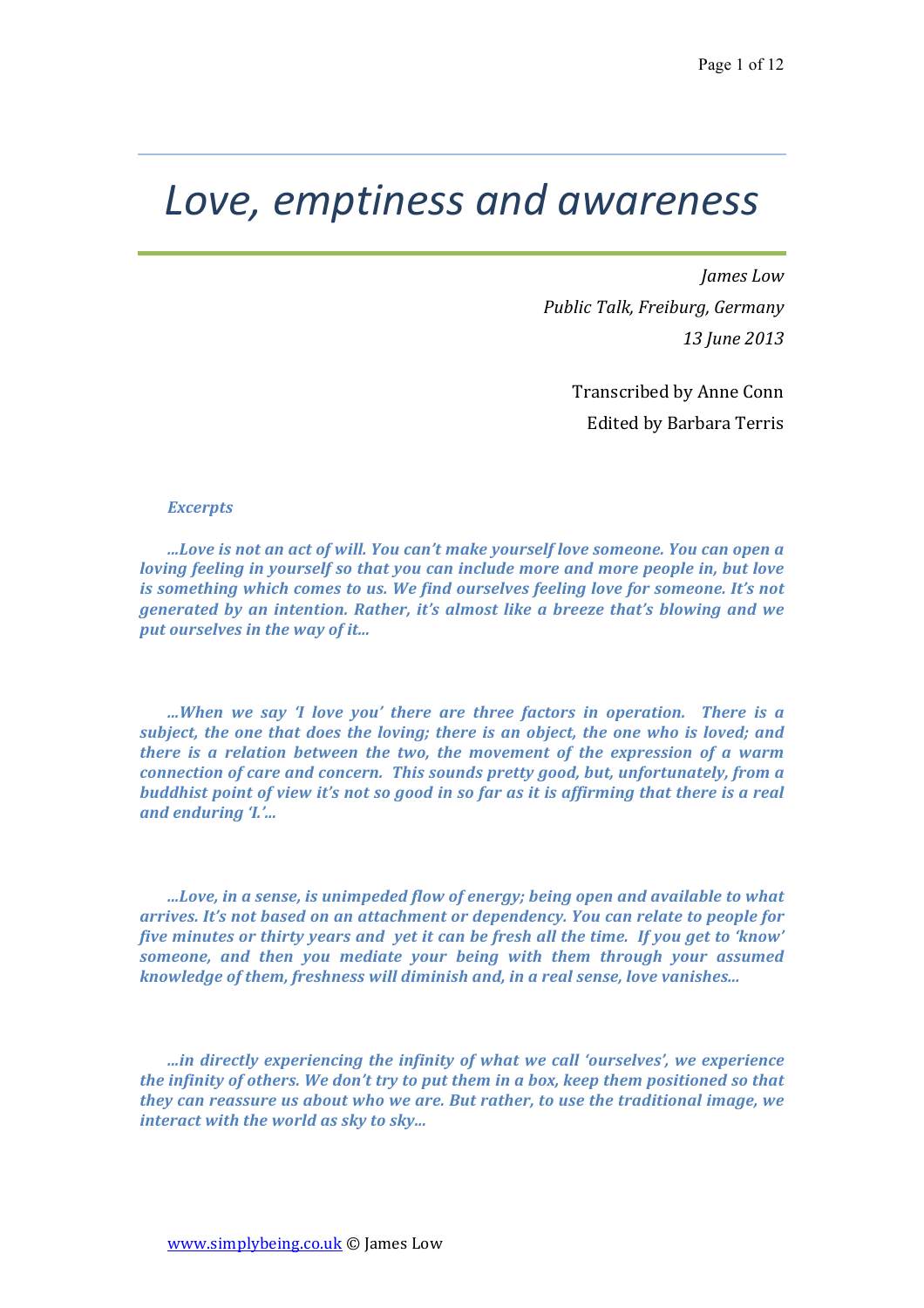# **Table of Contents**

Good evening. Tonight we will look at the nature of attachment in relation to love, and explore how that fits in to the buddhist path of dzogchen.

### Love and our relationships

In the general mahayana teachings of buddhism, that is to say the ones that are concerned with wisdom and compassion, a lot of attention is paid to love and generosity towards others. Aspirations such as 'May all beings be happy' are cultivated and there are meditation practices such as *tonglen* where we imagine exchanging one's own happiness for the suffering of others.

However in the meditation traditions which developed from this, the paths of tantra, mahamudra, and dzogchen, there is not much emphasis on love. They may even appear a bit cool, a bit abstract, and so what I'd like to do is to show how the understanding of the path of dzogchen is in fact really the practice of love.

Love is a very problematic word. It can mean many, many things. When we say to someone '*I* love you,' it sound like a gift, and like all gifts, implicit in it is a huge demand. If I love you then, of course, you should love me. So it creates an implicit contract, whereby if I give you myself, and you don't give me yourself, then I'm going to lose out!

Often when people fall in love it feels like an infinite experience. Like any new business, it starts with a lot of enthusiasm and excitement about the future, but sooner or later the accountant has to arrive: *'This is what I'm putting in, this is what I'm getting out. I* do all of this for you, but you don't seem to notice what I do. And what are you doing *for me?*'

Although at first we open to the person  $-$  because they seem to be the site of the possibility of infinite openness and expansion - we often find that we are pulled back into the cycle of arithmetic, of adding and subtracting, of trying to work out what is fair.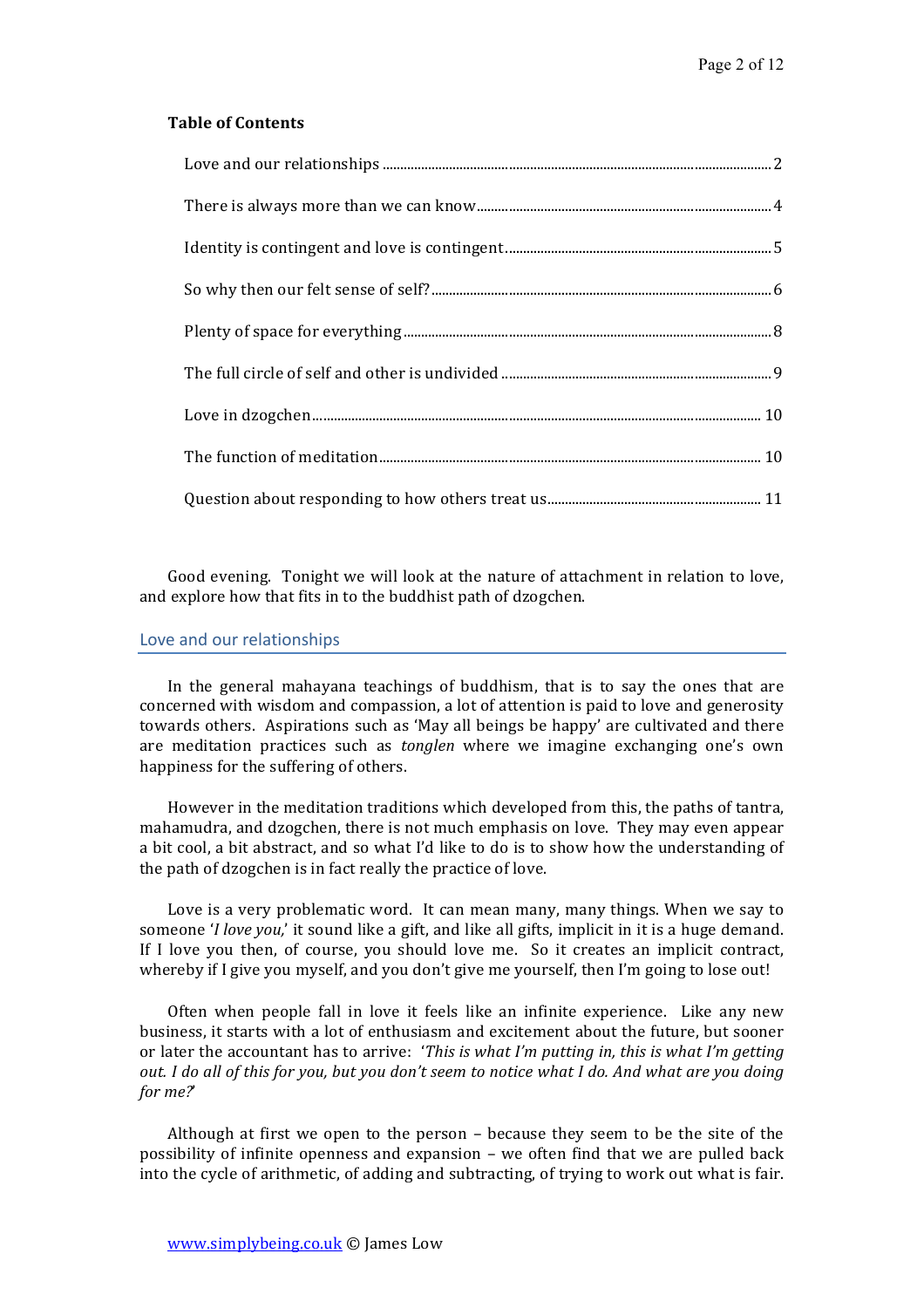That is to say, the experience of love becomes a means to an end. It becomes a way of ensuring that my needs are going to be met by the other... that I won't be lonely... that the forms, the patterns of my existence are going to be fundamentally validated.

From this point of view, a lot of what we call 'love' is actually a means of trying to manage a basic existential anxiety. *'I don't know who I am. I don't really know what my life* is for, but as long as you love me, I'll be okay.' Like the song says, 'I've got my love to *keep* me warm'. Love becomes a kind of duvet, a protection against some of the uncertainties of existence.

In previous generations relationships were guaranteed by the law. The law of the church and the law of the land both made divorce and separation very difficult. This has changed now and a lot of relationships are much more transitory. We may see that romantic love is a feeling, a feeling which creates a particular kind of mood that can suffuse our world, but that it doesn't actually establish anything. What holds things in place is more like planning, learning to think together. This of course, involves negotiation, which involves compromise, and so we are back again with the accountant and winning and losing. This is not a fall from heaven, it is just how it is.

When adults get together, especially if they have children, a lot of management is required and we come to the view that we have to go beyond an initial romantic phase into a period where we have a love that includes the limitations and irritating habits of the other. This can be very helpful because it allows us to expand our notion of ourselves and our capacity to relate to the wider world, however, it's still posited on a basic sense of being an individual self.

When we say *'I love you'* there are three factors in operation. There is a subject, the one that does the loving; there is an object, the one who is loved; and there is a relation between the two, the movement of the expression of a warm connection of care and concern. This sounds pretty good, but, unfortunately, from a buddhist point of view it's not so good in so far as it is affirming that there is a real and enduring '*I*.'

'If I say, "I love you" I really mean it and I am a pretty reliable kind of person, so I can guarantee this feeling will not change.' This is a rather dodgy territory because we all can be unreliable. We may formulate an intention, which is then maintained by an act of will. That is to say, we can manage our time and our energy so that we can guarantee e.g. to be at work on time and focus our attention over there. In a relationship you can mobilise the same clarity of intention toward caring for someone – holding them in mind, so that when you go shopping you buy the kind of food they like and you buy the kind of flowers they like. You remember their birthday; you take care of them when they're sick and so on.

But, love is not an act of will. You can't *make* yourself love someone. You can open a loving feeling in yourself so that you can include more and more people in, but love is something which comes to us. We find ourselves *feeling* love for someone. It's not generated by an intention. Rather, it's almost like a breeze that's blowing and we put ourselves in the way of it.

So, the subject is unreliable, the object is unreliable, and the connection between them is unreliable. These three factors are called the three wheels in Buddhist philosophy. They are the wheels which turn and keep the vehicle or the structure of our existence in place.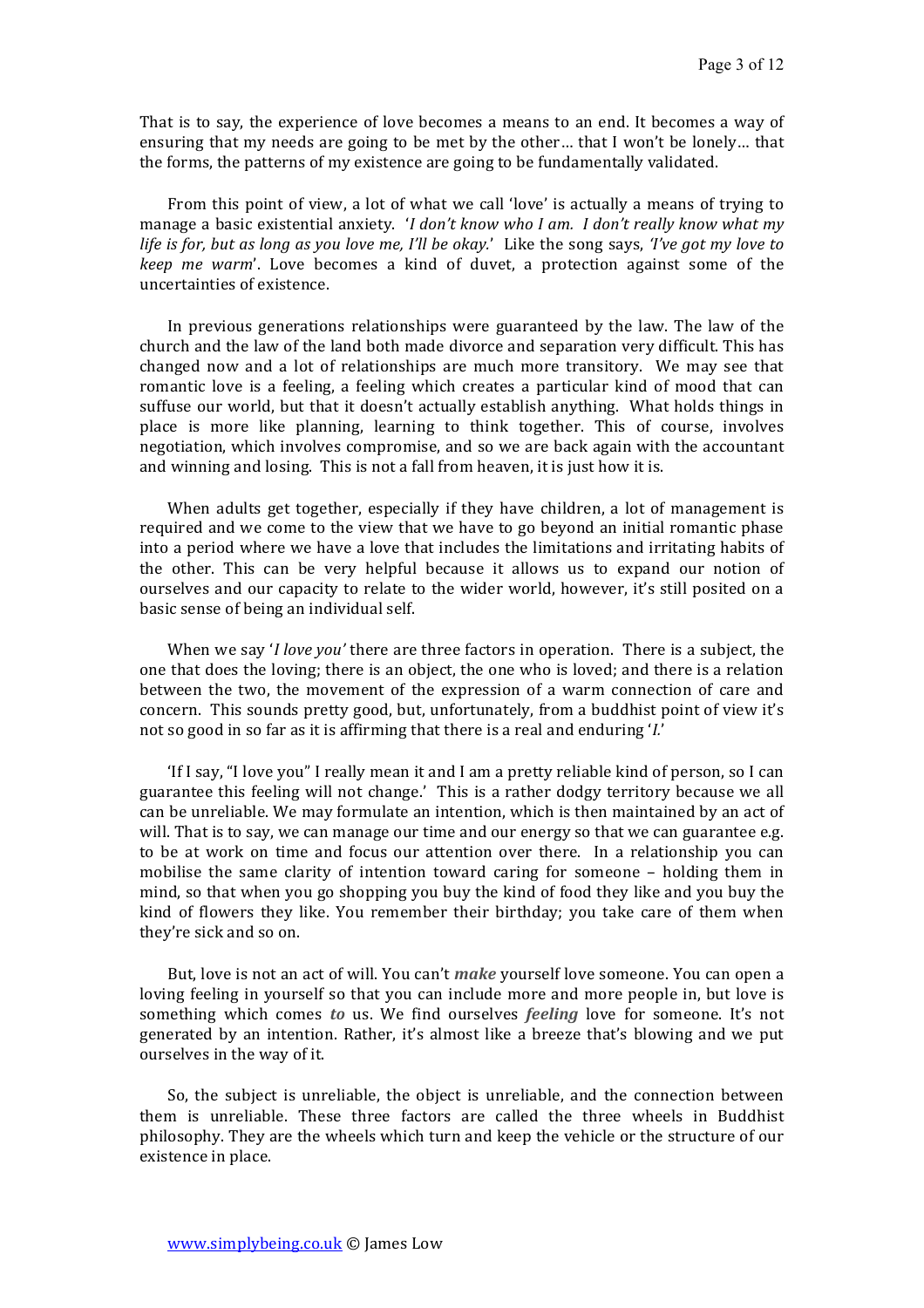### There is always more than we can know

But, who is this one whom we love? We have a sense of them, and if they would like to be loved by us, they present themselves in a particular way. We start to see them in a way that their mother would probably not recognise. That is to say, we are constructing a selective sense of the other. Loving and editing may be inseparable. We think we see all of the person, but we are three-dimensional creatures.

If you go into a park and there's a sculpture, as you walk up to the sculpture you see its shape, you think, '*Oh, it looks like that.*' Then, as you walk around it, it starts to look different. As you continue around it reveals more and more aspects. Which is its one true aspect? How the sculpture appears depends on how you are situated in relation to it. That is to say, you can never get, you can never appropriate, the whole sculpture. You may have a profound experience of one aspect of it, but there is always an excess. There is more that is not caught within the particular take that you have, from where you are situated. 

Perhaps it is something the same with love, that there is always more to the other. There is an excess that will always elude whatever comprehension you have of them. And this is a blessing, for wanting to have total knowledge of the other can lead to frustration! If I know everything about you, then you will be completely incorporated into my world. But actually, this is impossible. Even if you have been with someone for many years, you may hear them talking to a friend on the phone, and you catch some tone in their voice they don't use to you. With their friends, with their parents, with their colleagues they are showing aspects that will never be shown directly to you. What we have with other people is an experience: an experience of the revelation of their being. This is our share. It's not total, it's partial and, it's also changing with circumstance. We change, they change, the feeling tone between us changes.

That is to say, love, although it may feel very profound and intense and the real truth of the situation, is not something that can escape the general fact of impermanence. All that we love will vanish. We love our own bodies, this precious house that we inhabit, and it will get sick and die. The bodies of those close to us become sick and die. The fact that we love someone can't stop the path of death. It can't stop the path of time. If you have children you love your children, yet they can grow into somebody you hardly recognise. When they were small, they were so sweet. That's because they were not really existing very strongly. [laughter] The more that they become who they are, the less it's possible to know them.

This points to a basic fact: the isolation of separation of the individual ego. We are born alone, we die alone. In between these points, in a profound sense, we live alone. We can be close to people physically, emotionally, and yet there is a separation because we cannot know what anyone else experiences.

Indeed, a lot of the time we hardly know what we experience, because we go off on daydreams. Life is happening but we are swirling around in some thoughts about this and that and being absent from the fullness of our embodied being. We are especially prone to develop images of the other, which exist primarily in our own head. Even if we talk, and talk, and talk with another person, they can never *fully* show who they are. They may reveal things about themselves – there's no end to storytelling. They also show themselves in their posture, their gestures, the look on their face and so on, but there is always an excess. There are other things going on that we have no access to.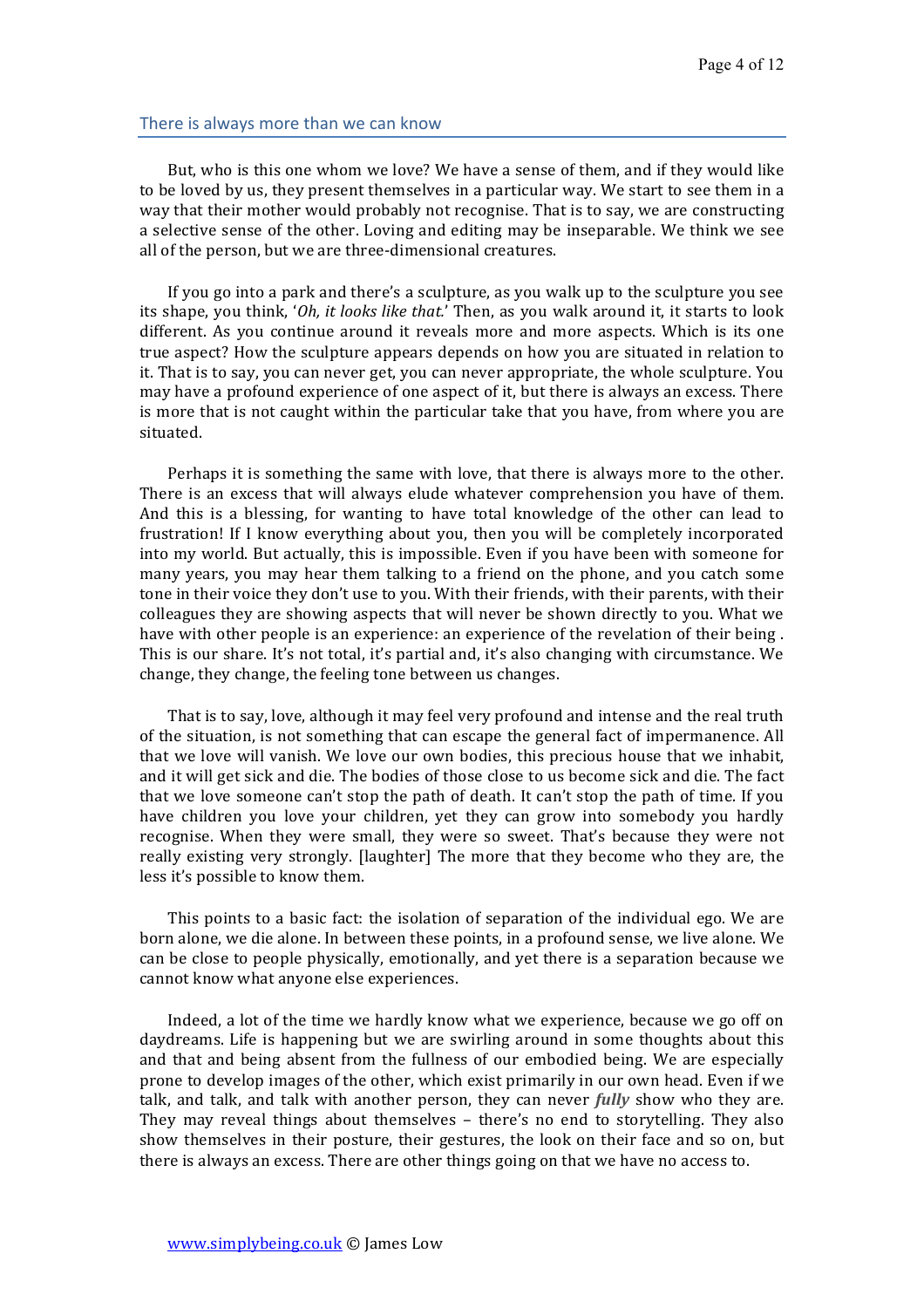The same with ourselves; we will never see our own back. You can look at yourself in the mirror, but this is a reflection. You see other people's backs and neck. In fact, your back belongs more to other people than it does to you. So, there is a lot of us that other people get, but we don't get.

#### Identity is contingent and love is contingent

From the buddhist point of view, as we start to inquire into the facticity of our embodied existence, we find that, actually, we manifest moment by moment as everchanging patterns of manifestation. Sometimes these patterns are harmonious with the environment and life seems to go easily. Sometimes they are conflictual with the environment and we become troubled with what's going on. We don't understand why other people are behaving the way they do which highlights our sense of being different.

In these moments we are looking for an ease of being, an ease of being that's generated by a pattern of becoming, a pattern of coming into a new form, which once again will get into a modulated rhythm with the patterns that are around us. That is to say, we often feel most at peace when we have harmony of our manifestation and the field of experience.

In order to facilitate that, we have to be willing to experience ourselves as a range of possible ways of manifesting. That is to say, if we have an over-refined sense of self, the clarity and the security, which that can seem to generate, is purchased at some cost, because I now have a defined shape. I am like a piece in a jigsaw puzzle and I have to take my little piece and try to find where it can fit in the world. I try here, I try there. It doesn't seem to quite fit anywhere...

So, we take a pair of scissors. Now, we have a decision. Do we cut the world, or do we trim our self? Extroverts try to change the world. Introverts often trim themselves, and it can be quite a painful thing to trim yourself. So, is there a place in the world for me where I can just be myself? But what we call, "myself," is a pattern. A pattern generated from  $-$  if you believe it  $-$  the influence of karma from previous lives, from family dynamics as you're growing up, the experience of school, the economic situation that's around when you start to move into the realm of work, and so on. That is to say, my pattern, that which is me, has come into being as a dialogic formation in communication with the environment around it. I am historically, situationally developed. 

However I feel like me, and in wanting to be me as me, I want to meet someone who loves me as me. "If you really love me, you will give me a sense of the infinite truth of my *contingent identity."* That is to say, if you love me, you will believe the lie that I believe about myself because actually, I'm not the person whom you love. Or, rather, I'm not *only* the person you love.

That is to say, we are condemned to be multiple. We are rich in our creativity, in our responsiveness, and part of our problem is that we're not quite sure how to inhabit the quality of existence, which is flexible, and responsible, and beyond appropriation. It feels easier to retreat into some kind of fixed definition. So, for example, you hear someone using a word you don't know. You go home and you look it up in the dictionary, '*Oh, so that's* what it means.' But is that exactly how that person was using it? As Wittgenstein told us, if you want to know the meaning of a word don't look in a dictionary, listen to how it's used. Words show themselves in different ways in different situations. As the word is brought into conjunction with other words in the sentence, it shows certain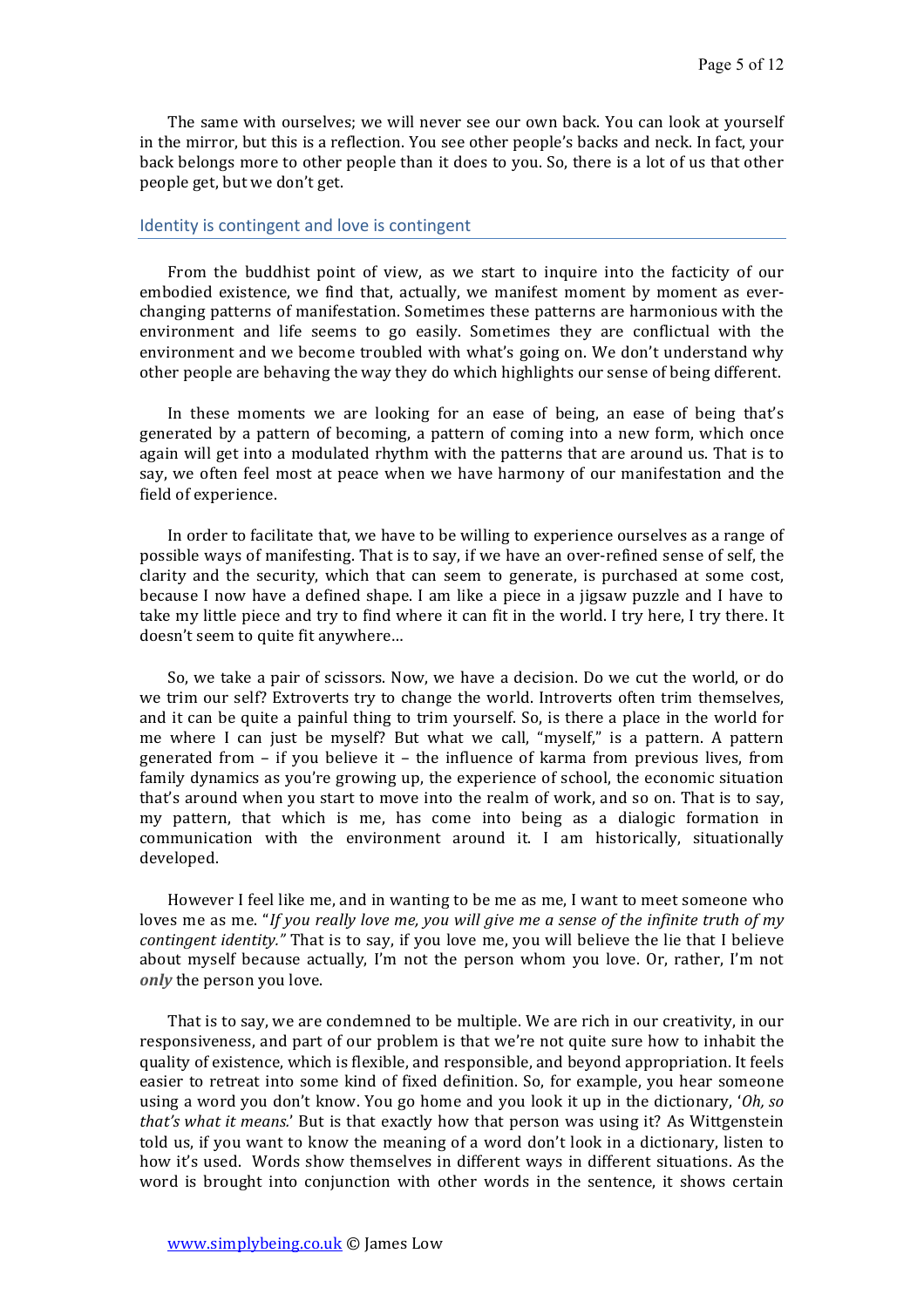aspects of itself. You can't say what the word really means and in the same way, we can't say who we really are.

In terms of the buddhist notion of attachment, attachment is seen as being something quite unhelpful for us in that we lock into attachments because of an ignorance, because we've lost touch with how things are. How is it to be alive? We are here, we know it's us, That is to say, we experience, somehow, on some subtle level, the continuity of me being me, and yet we can't even predict how we're going to be five minutes from now. Our bodies move, sensations, emotions, thoughts arise. This is the facticity of our existence. This is how we are revealed to ourselves, and we don't know what's coming.

So, we become attached to an image of ourselves, which operates as a screen or veil that stops us being in touch with the immediacy of the phenomenological presentation. That is to say, who I am is co-emergent with the circumstances I'm in.

When we become attached to a particular idea of ourselves, it's as if we believe that we have some essence inside of ourselves: a true self, a real self. We might even go to workshops to engage in encounter sessions to find out 'who we really are'. '*I'm tired of being false, I'm tired of playing all these games. I just want to really be myself'.* If it's a good workshop you can really express yourself but then if you go to work on Monday morning, you probably shouldn't behave in the same way, because at work nobody's interested in your authentic self! They're interested in your capacity to fit into the role that you have, and how you perform the tasks that go with the role. Workshops like that can be quite exciting and seem very vital and real, you might go to another, and you discover something new, and equally authentic about yourself. '*Wow, this is a never*ending journey. Who knew that there was so much in me?'

Well, why is that? Is it that there is some secret bank vault in the heart, full of treasures, or that the particular mood of the group you're in allows you to manifest yourself in this particular way? From the buddhist point of view, there is no essence to our individual identity. There is no distilled, true, drop of who we really are. That is to say, identity is contingent, and indeed, love is contingent.

It's extremely common to find that we fall in love with people who bear some relation to one or both of our parents, because my sense of who I am is a particular sequencing of patterns, patterns that first manifested in the early family matrix. In order for these patterns to show themselves in an easy way, I need to find somebody who has parallel patterns. So, if they speak a bit like my mom, that's a tune I can dance to. If I thought it was really my mom, that might be a little bit too Oedipal and terrifying. But somehow, we come together because we both know what to do. So, love me, love my pattern, because that's all you're going to get.

## So why then our felt sense of self?

If we are only patterns, what is this continuity of our felt sense of self? Well, in just the course of a day we go through many different changes. These are changes that we can be aware of. As our life is happening, we can be both consciously participating in it. and we are also aware.

In the tradition a differentiation is made between consciousness and awareness. In my consciousness there is a specificity of response. I become conscious that the level of water in my glass is going down and on the basis of that, my body moves through the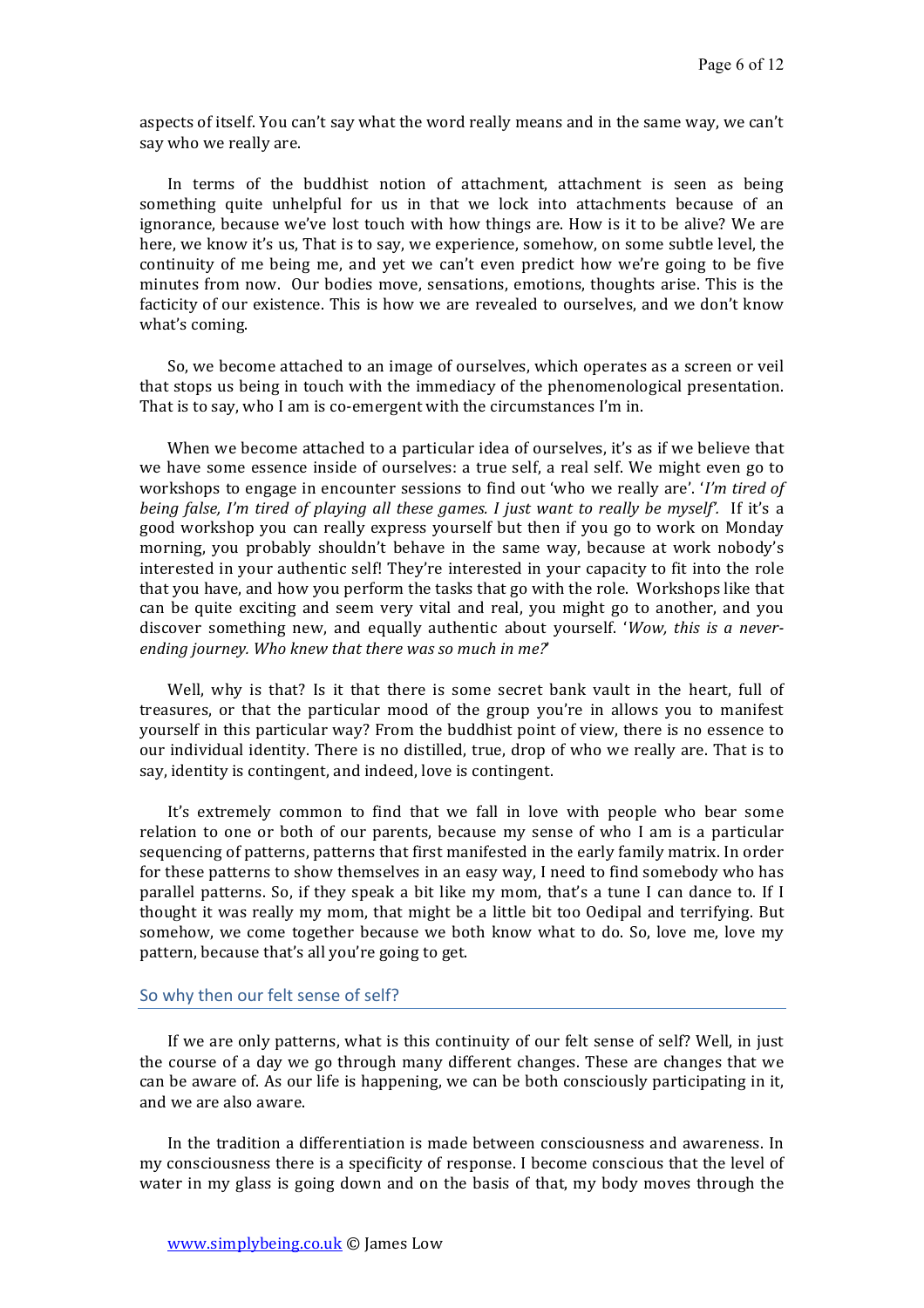sequences of contractions and expansions of the muscle; I turn my spine in order to be able to pour in the water and successfully accomplish this very sophisticated maneuvre. I am conscious that I am doing this. That is to say, there is an intention which is being organised towards a specific task, my sense of self, as it were, is coming together in the function of an agent or a manager. I have a perceptual feel: I can see things going on out there. I have a proprioceptive feel: I can feel the tightening and the relaxing of the muscles in my body as I turn, and bend, and so forth. I have a subjective intention towards these various object formations, and this is often revealed to us in terms of our internal self-narrative. 

That is to say, if we do something in a conscious way, we can give an account of what we have been doing. So, when adults ask children what they were doing, and the child says, '*Playing*,' the adult continues, '*Well what were you playing at?'* The child then gets a little bit confused, because the whole function of playing is not to be very conscious. When you're playing, the imaginal realm and the realm of the senses move together without too much internal self-commentary. But if the child is sitting in the back of the car on a long journey, they are very able to give you a conscious account of how bored they are. '*Are we nearly there yet? I'm tired. Can't we eat something?*' and so on. There is consciousness rapping the events into a story line.

Consciousness acts as a commentarial process, like listening on the radio to a football commentary. Now, if you were not at the football match, it's quite strange to listen to someone talking about it, because the commentary and what is seen are not the same. They are linked but parallel worlds. One of the risks we run with our enormously established intelligence is to become very addicted to narrative. Because the actuality of a football match, people running around - there are many, many things going on but the commentator looking at it is picking out certain gestalt formations, and is giving a verbal account as if this was what was really happening. So narrative is always functioning as a simplification of the open experiential field. You walk down any street, thousands of things are happening simultaneously. We're in touch with this, but we can't think about it. We can't describe it.

Who is the one that gets everything? This is what is called awareness. In the tradition it's compared to a mirror. Mirrors in this room show quite a lot. Depending on how you angle yourself with it, it illuminates big areas. The mirror shows the room. It doesn't edit it, it doesn't pick highlights, the best bits, it just shows what's there. This is the quality of awareness.

All of us are aware. Awareness is the bedrock, the basis of our existence, manifesting in this open sphere which is the space of experience. We experience the rising of these three wheels I referred to earlier: the subject, the object, and the connection between them. I *feel* that I am the subject. I am sitting here, I am talking with you. This is me, this is you. That's clear. But, how I am with you is changing moment by moment. That is to say, due to the particular nature of this situation, I am called into being, or called into expression, and so I'm talking and saying all these different things. This an exceptional way of being. I wasn't doing it on the airplane when I was coming here. It is situationally specific. So it is me, but me on the basis of me being here with you. I am called into being in this way. Just as on your side, because you're listening, you are in a particular positioning. When we end, then again, you get up, you move around, you chat, you go off, you do many different things.

The specificity of how we are can be formulated, can be put into thought and language, by our consciousness, but this is not the whole of what is happening. There is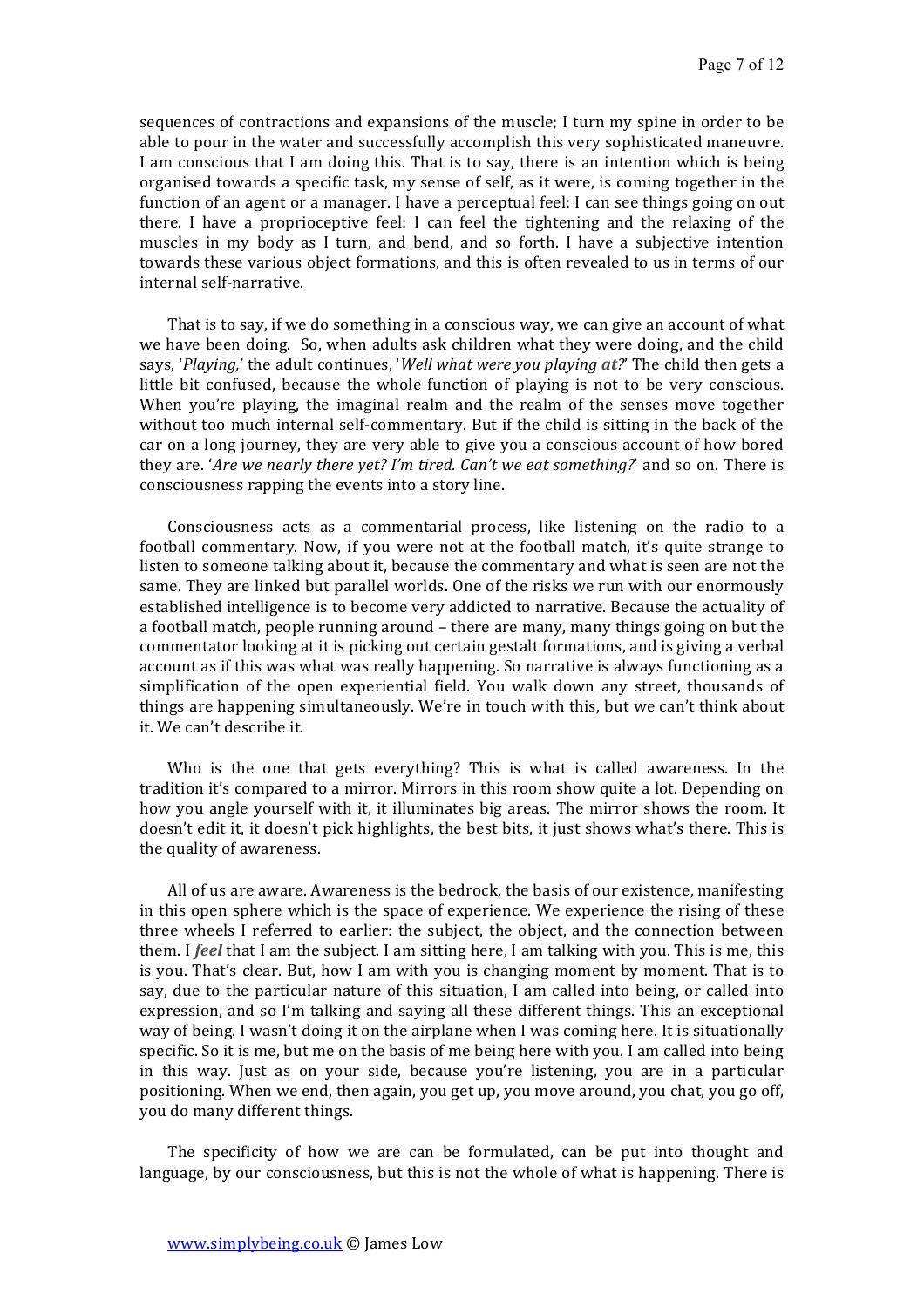an excess. The whole cannot be caught by our consciousness. We will never know what is going on because knowledge, cognitive knowledge, is a very narrow slice of life.

For example, if you're learning yoga, you learn a new sense of gravity, of the line of the body, of balance. These are not constants. These are immediate relationships which become more and more manifest for you as you develop your sensitivity to the actual nature of embodiment. As you get used to it, you can be practicing in a state of awareness. As the flow of postures and the movement of breathing becomes second nature to you, the necessity of maintaining the correctness, as it were, of what you're doing through conscious intention starts to fall away until, eventually, you have a sense of the seamless flow of movement, experience, arising and passing through the space of awareness. 

At first, when you go to learn something like yoga, there is usually an intention. *'I want become more flexible. I* want to maintain my health,' even, 'I want to get my body *ready* for the summertime.' It becomes a means to an end; the consciousness is in charge, '*I* am going to do this because *I* want to get to this outcome.' But if you give yourself to the practice, if the practice is integrated as part of your existence, then after a while you're not doing it for any reason or purpose at all. Why do you do it? *'I do it because I do it. It's just* what I do.'

In that state, then you start to experience movement through space. What you are doing is not being captured by any pattern of egocentric intentionality. The basic energy of your existence is revealing itself through the sequence of asanas, and that's what it is. This can be taken out into the whole of life.

We are as we are. It comes into patterning, into relation with the context in which we are. As the ways of hopes and fears subside, we're present. Our lives are like this, are like that, sometimes happy, sometimes sad, sometimes lonely, sometimes feeling the warmth of intimacy. We become able to offer hospitality to our existence as it is. Rather than stepping apart from ourselves and trying to design the life that we really want, we are present with our life as it is.

### Plenty of space for everything

In this open spaciousness, there's enough room for everything. Sometimes there's heartbreak, people close to us get sick and die. We don't want that to happen; there's space for that feeling. We accept what's happening. We're sad, we're touched and moved, persecuted. It is all part of life. Each of these experiences is valid as it is. In this openness, there is space for me as I am. I am not being attacked by life. My sense of identity, my map of who I am, and my map of how my life should be, that may well be under attack. So long as we cling to these, life will be abrasive and we will feel a lot of friction.

However the heart of the buddhist path is to let go of attachment to these maps, plans, world domination fantasies, and to be present with life as it is. In this way we find a middle way between the extremes of trying to be in control and making things happen on our terms, and the other extreme of feeling like a helpless victim.

Acceptance is a subtle balance of passive and active. Actively, we open to what is here. Passively, we accept what is here. We are not in charge, but neither are we at the mercy of events, because we manifest as participants within this evolving field of manifestation.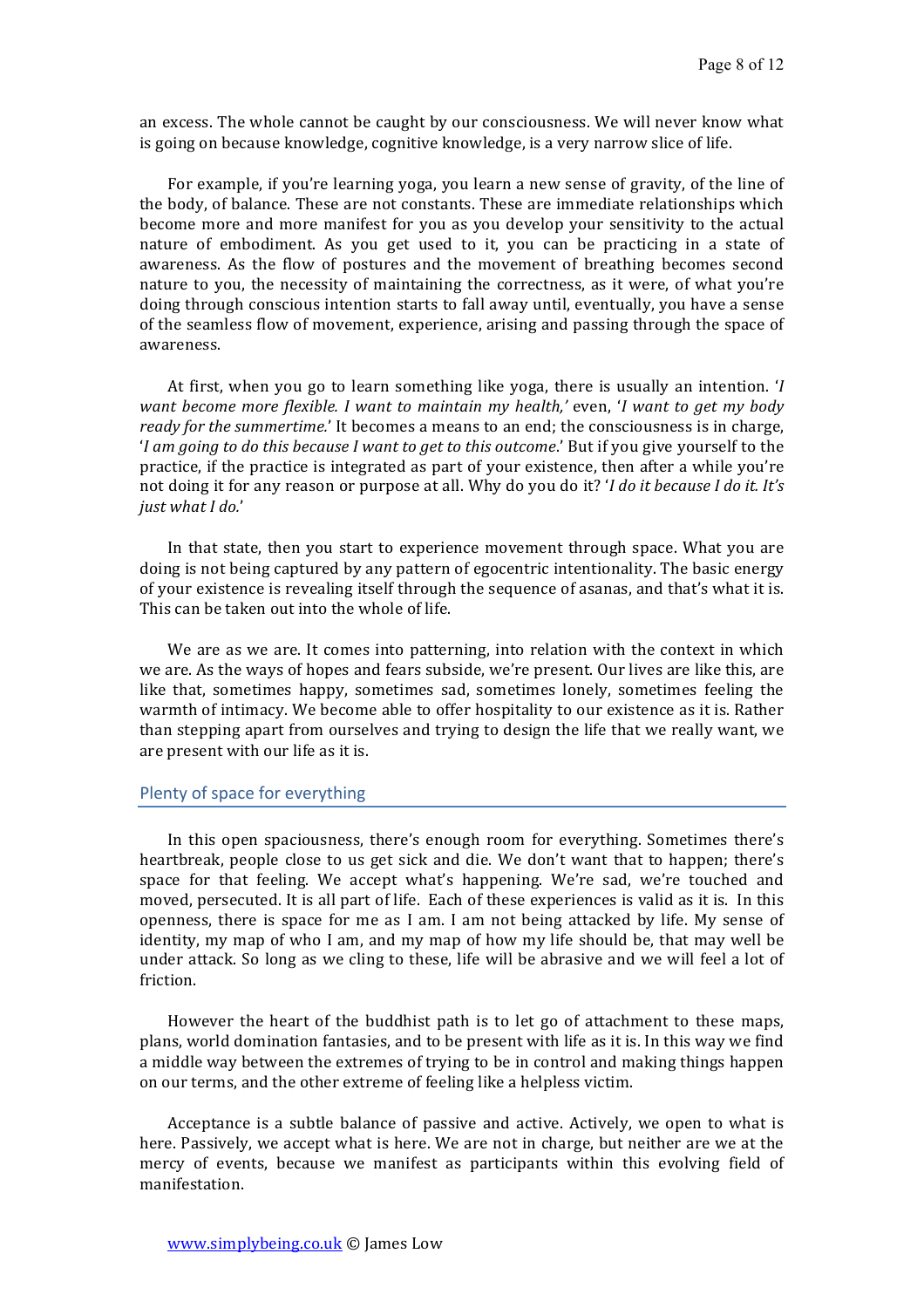This is the heart of the dzogchen practice: to see that the self is not an essential formation. It doesn't have to be destroyed – because it's a pattern of manifestation. It's our calling card, our point of entry into the world with others. It's not who we really are, because we are not really anyone. We are an infinite potential of possibilities and the more we realise the emptiness of our ground nature, the more we're free to manifest many different possibilities. To put that in another language, we begin to accept and love all the possibilities of how we can manifest, so that, rather than entering into judgment and evaluation, *'I like this, I don't like this, this is good for me, this is not good for me,'* the sense of self is given its true function, which is not to be the judge or the gatekeeper, but to be the point of contact.

Manifesting from the space of awareness, in the unique specificity of whatever the situation is as it evolves moment by moment, we allow ourselves to be in this way, in that way. However we are, this is how we are. There is a paradox here. The more we accept just, '*Oh, this is how I am*,' without making conditional effort, there is a natural process of purification, so that our more selfish or malicious intentions soften. We find ourselves with a sweeter temperament, more able to connect with others because we have less and less of an agenda. If I can be at home in what is happening, I'm not storing up a big shopping list of how I want it to be. That is to say, we work with circumstances, finding a way of being present with whatever is occurring.

Instead of starting inside me and moving out towards the world, we can start to see that I am always already in the world. You're born out of your mother's body. Your mum was in the world, you come out of your mum's body into the world, but it's a world you were already in except before, you were in it inside your mum. In the morning, when you go out of your front door, you go out of your house into the world. But your house is in the world, it's not somewhere else. We're always in the world. This is the basic nonduality of our experience. Whatever lines we draw across our life, cutting things up, making divisions – inside, outside, mine, yours – this is like children drawing patterns on the sand.

# The full circle of self and other is undivided

Other people are not an optional extra, a kind of side salad, whereas *'I'* am the main dish! Other people are our lives. We wear clothes made by other people. We speak language formulated by other people. The knowledge we have comes to us through school, through the minds and books of other people. We walk down roads made by other people. Other people are our existence.

That is to say, the full circle of self and other is undivided. So, we start from within the circle, or the sphere, or the mandala of existence. So, if others and self are not two separated domains, then love and concern is natural. You don't have to make an effort to love others like vourself, because in that sense, others *are* vourself. Children come into being with their parents, through their parents. The self is a dialogic formation. Psychologically we are born through interaction. If a baby is brought up all on its own in a little room, it will not do well. Without the other, we don't become a self.

The self and the other emerge together, they're woven together. This is revealed when we relax into awareness. Egotistical consciousness operates as a kind of ceaseless ignoring of this basic fact. I feel that in order to protect my own individual life, I have to be very busy, I have to work out who is a friend, who is an enemy. But, of course, as the Buddha pointed out, enemies become friends, friends become enemies. How will I position myself here? What do I really want to get?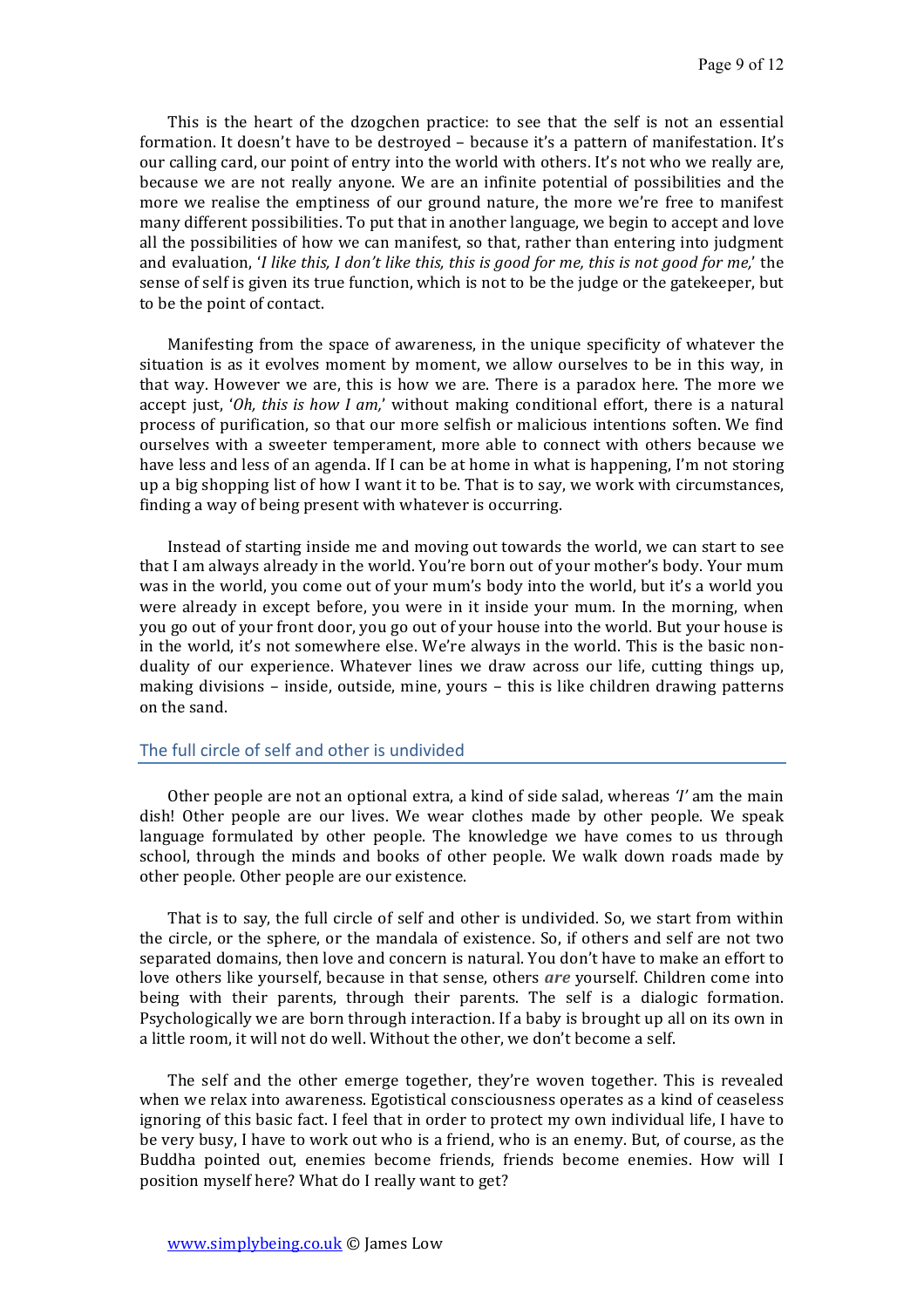Well, often we get very confused, '*I'm not sure what I really want.'* When people are in this state they can feel a bit stupid whereas actually, this is the birth of wisdom. Paradoxically, again, the more you know what you want the more stupid you are, because, how can you be touched and moved and taken out of yourself if the blinkers of your self are welded onto the side of your head?

We are all in it together. Wherever we go we are sharing our situation with others. We hear sounds we did not make. We smell scents we didn't make. We taste food and drink we didn't make. We are alive through our interaction with that which is other, and it's only of use to us when it stops being other.

### Love in dzogchen

We exist as ceaseless intercourse. Moving out and receiving the pulsations of interactions. Sex is not just a genital activity. Sex is happening through the eyes, and the ears, and the nose, and the mouth, and not just with another person. This is the actuality of our co-emergence, moment by moment. The less fearful we are, the less defiant we are, the more we can offer ourselves into the play of the world.

From the point of view of dzogchen, this is love. It means we are available. We are not hiding inside ourselves. We are not coming to the world with a particular shopping list, but, we respond to what is happening. We don't know how we're going to respond, and the blessed thing is we don't need to know how we're going to respond. That is to say, this huge superstructure of cognitive narrative that we run a lot of the time, this mediating faculty, is not necessary. It's just happening. We're in it together.

Love, in a sense, is unimpeded flow of energy; being open and available to what arrives. It's not based on an attachment or dependency. You can relate to people for five minutes or thirty years and yet it can be fresh all the time.

If you get to 'know' someone, and then you mediate your being with them through your assumed knowledge of them, freshness will diminish and, in a real sense, love vanishes. Yes, you may have an accommodation, you get along together, you know how to keep this show on the road. But where is the space for the freshness of the other? Because if other people have a stale image of us, and we have a stale image of ourselves, we have a very stale relationship. We know what to do, we know who we are, but we don't see what is there.

#### The function of meditation

The function of meditation is to allow us to relax out of the matrix of interpretation. Which means also relaxing the felt sense of neediness and ontological insecurity which is embedded in the quality of the ego, so that self and other arise together as the unified field of our experience.

We then don't need to form attachment to the world. The basis of our co-relating is not the contract, but the very direct experience of participation in a shared field. This is spacious, fresh, and also intimate, an intimacy which is not something to be protected, but rather something which is robust because it's part and parcel of being present.

If you sit in a café with a friend and you're not preoccupied by what happened at work, and you're not in a hurry to get to the shops before they close, but you just give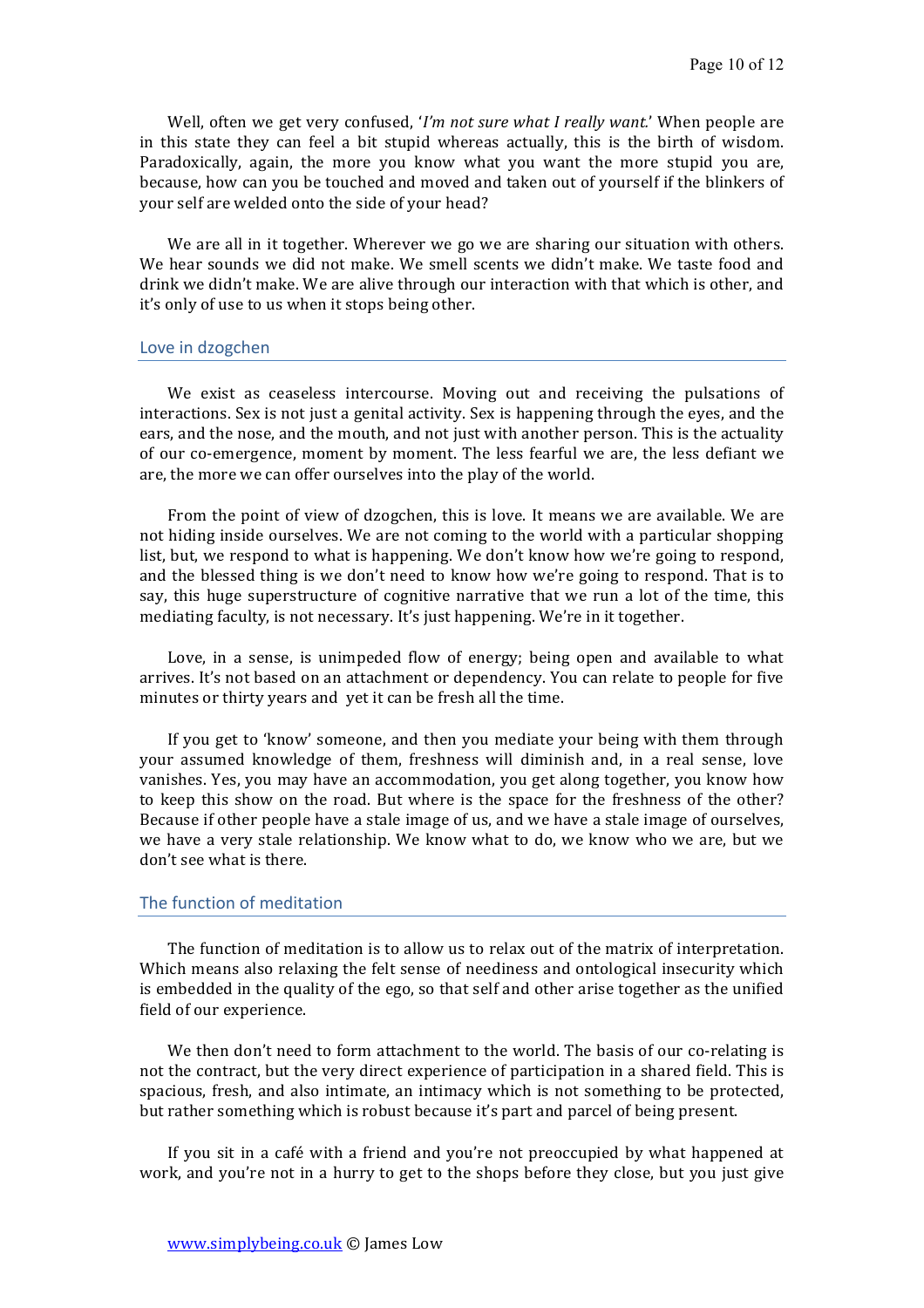yourself to being with them, it's very close. You are there, they are there. You are there together. This is a very beautiful feeling.

The possibility of meditation is to have this all the time, so that it doesn't become just a peak moment or a special moment engendered by meeting my close friends, but it's the pervasive feeling tone of being present and available in the world with others, who are not truly others – so that what we call 'self' and 'other' are moving in this eternal interaction of love, which is free of desperation, free of accountancy, free of trying to ensure one's own benefit.

The more we are able to accept our lives as they are, the more we can accept the lives of others as they are. When we stop being violent towards ourselves, putting demands on ourselves, we can stop putting demands on others. Because if we are grounded in space, we are not resting on anyone. We open to being inexperienced, to relating in the moment with the other, but this is light and fresh. It's not heavy, it's not a burden, and so we don't need to make a contract of *'I'll be there for you if you're there for me*,' as if being there for the other was some burden that we needed some recompense for. 

From this point of view the heart is like a cornucopia. In the tradition it's called the *dharmadhatu*. It means the ground, or the space of all possible phenomenon. There is no end to it and in directly experiencing the infinity of what we call 'ourselves', we experience the infinity of others. We don't try to put them in a box, keep them positioned so that they can reassure us about who *we* are. But rather, to use the traditional image, we interact with the world as sky to sky.

The world is open, radiant, and shimmering, as are we. This body is alive. Blood is moving, breath is moving, hormones are moving. This is a shimmering palace, as it is for everyone. This is a shimmering world, a world we are already in with everybody else.

Well, this is a brief look at what love means in the dzogchen tradition.

#### Question about responding to how others treat us

**Student:** Does accepting what is there mean that I need to accept mistreatment?

**James:** So if somebody is being harsh to you or cruel to you, you feel that and you can respond. How will you respond? According to the actual situation. If we are really present, we feel the actual topology of the world. The more we do the practice, the less we project our interpretations onto the world. Very often, when we react to circumstances, it's the circumstance as interpreted through our habitual matrix, which can be why our reaction doesn't quite meet the actual situation.

If you have been placating many other people, and you come home and you kick the cat, that's not so good. We have to be very precise so that our response fits the actual situation. This does not mean being at the mercy of what is going on nor does it mean being the master or being in control. We need to check out, '*What exactly* is this situation?' otherwise it gets a little out of balance.

I remember, after I lived many years in India, I came back to England in the mid '80s. I was involved in some university activity, and I started to encounter women saying to me, 'As a man you have done this!' I had never met this new form of feminism. I kept